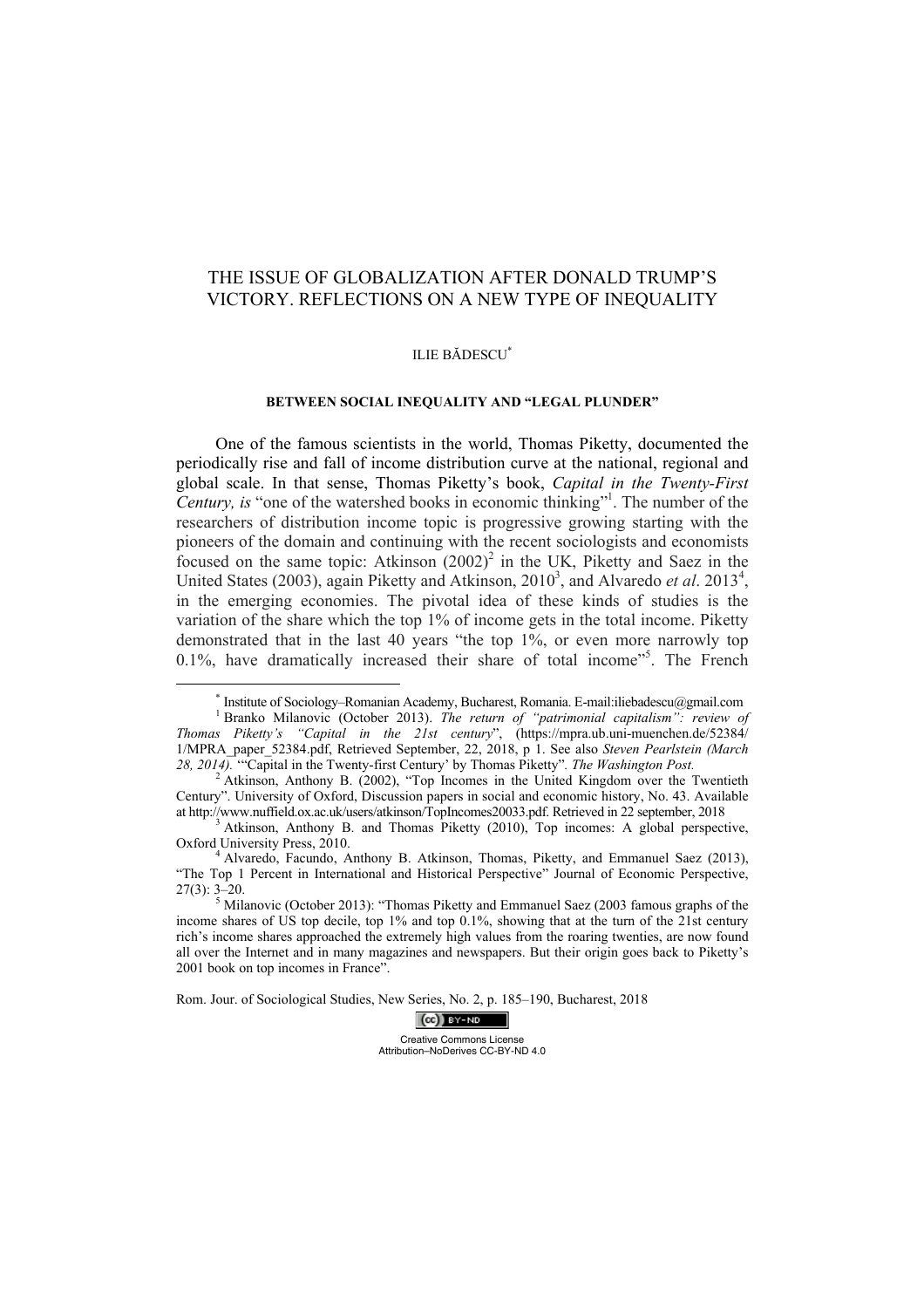economist appears to be a "researcher of income concentration", as Milanovic underlines in his paper on Piketty's book. This is the challenging issue in Eastern European countries after the fall of communism. The first phase in their recent history is comprehensible partially by the transition from a period of the socialist income dispersion, meant to create the socialist way of distribution, to a period of income distribution, meant to create the new class of capitalists in these countries. Such a phenomenon becomes itself comprehensible through another wider one, namely through the relation between return on capital ratio and the rate of economic growth, which explain also the inequality issue in society. In Piketty's view, the return on capital ratio records periodically a progressive increasing while the income rate and rate of growth record during the same period a progressive decreasing at the global scale. It is like a curse: "the ineluctable rise of the top…and the stagnation of everybody else"<sup>6</sup> . Consequently, the society registered a sort of segmentation, a fracture so that instead of a unique society there emerged two in one. These two get to be mutually exclusive registering conflicting motions. Th. Piketty analysis can be used as an analytical tool to understand what has happened in East Europe after the fall of communism. All eastern European countries started to be indebted, went into recession and consequently entered under the control of international financial institutions. The "**debt-fuelled recession** destroyed much wealth", Th. Piketty argues. The real problem is that while in the west the return to capital outpaces the rate of growth laying however a good foundation for a sustainable development, in the East, the capital plundered not only labour income but also a distinct sort of possession that we might call the "property of labour". Consequently, the return on capital destroyed here the foundation of a sustainable development instead of undergirding and securing it. By means of the east reforms of transition, the new world-scaling hidden interest groups and strategists decided to use local governments to take property away from the collective agent (communal property), i.e. the working people who supposedly have too much collectively and the situation has to be corrected by what F Bastiat used to call "legal plunder", that is a transfer of property from the many (collective property) to the few (private property). In the East not only labour was screwed but the wealth itself has been taken away from the entire people to be given to some few so called capitalists. «"American libertarianGeorge Leef attacked Piketty's work as "an apology for the use of state coercion to take property away from some people who supposedly have too much," which in the words of Frédéric Bastiat he calls "legal plunder". Diverting more resources from the voluntary, "generally efficient" private sector and into the coercive, "generally inefficient" government sector, he says, was a bad trade-off, especially for poorer people. Diverting more resources from the voluntary, "generally efficient" private sector and into the coercive, "generally inefficient" government sector, he says, was a bad trade-off,

 $6$  Thidom  $6$  Ibidem.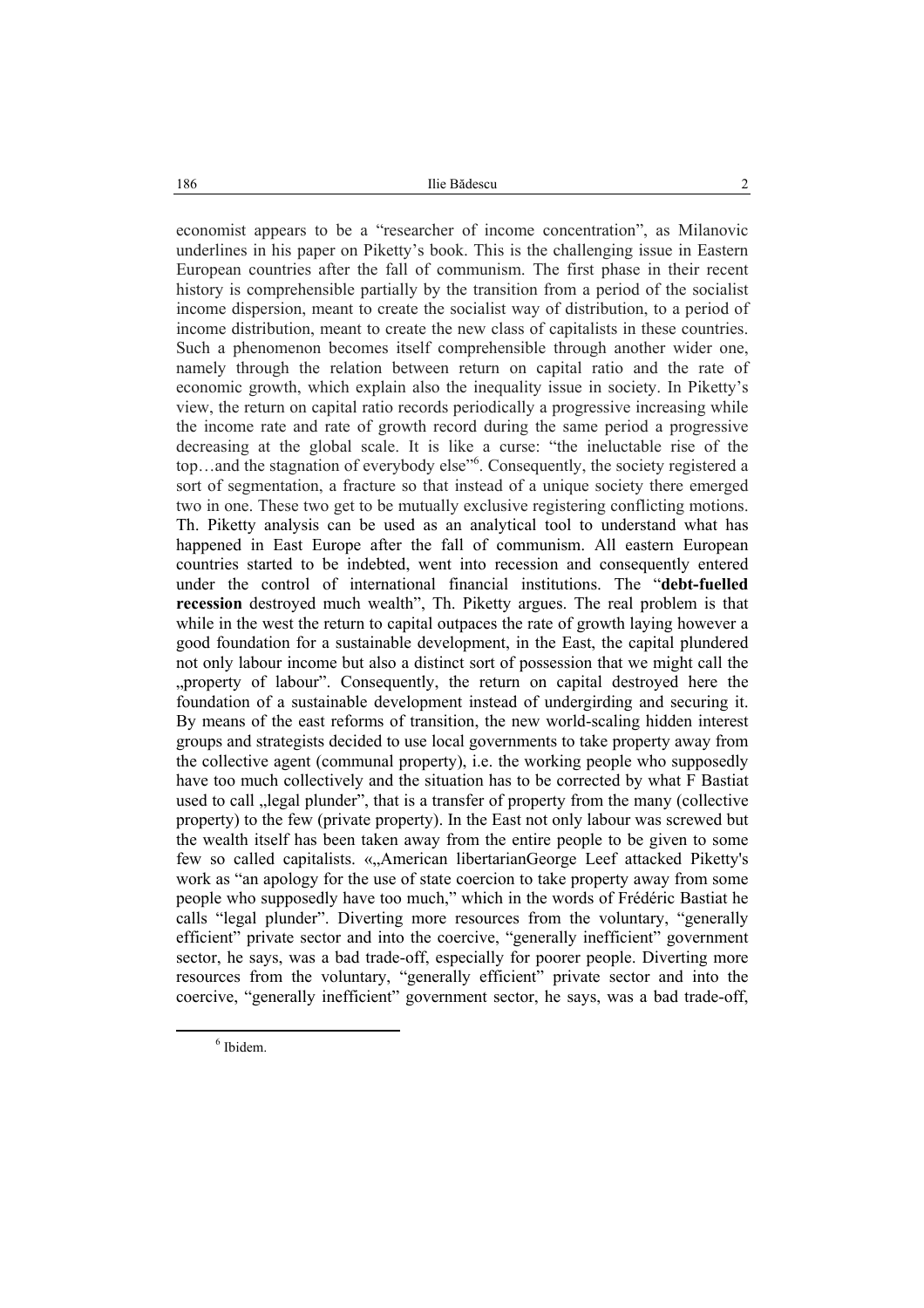especially for poorer people" $\mathbf{v}^7$  Diverting property from the socialist government sector, being labeled as "generally inefficient" (by invoking the so called thesis of the state as a bad manager) in favor of the "generally efficient" private sector, here it is what was the axis of the reformatory doctrine in East. Under this thesis, the reformers have come to consider natural, besides any responsibility, destruction of property (fortunes). Such was the devastating period of transition when the industry was properly "killed" and the profile of Romanian economy was deeply changed. We may understand, due to this circumstance, the migration explosion; as long as the high qualified people woke up overnight without jobs, since their jobs disappeared with the liquidation of industries in which they had been employed by then. What happened in the last period of time especially after the moment when Donald Trump won elections in America? Can we speak about a historical shift in the structural pattern of world system? What kind of tenets shall we get from such events as Donald Trump's victory based on a "populist" electoral platform generally defied by the wright wing intellectuals in the postmodern era?

## **WHAT DOES IT MEAN "THE TRIUMPH OF DONALD TRUMP"?**

Thomas Piketty warns, in an article from *The Guardian*, that we need to redefine, rethink and therefore reorient the globalization lest Trump-ism will prevail in the political orientation of different nations. He is right unless we observe that just such a new impulse towards a redefinition of globalization is the essence of Trump-ism. As a matter of fact, Trump warns us that the main problem of the epoch is the inequality not only between top and bottom, reach and poor, but also between different countries and world regions, and not only between advanced and underdeveloped countries but also between core economies that were pushed, by the policy of market liberalization and commercial deregulation (initiated by Reagan and exacerbated by Clinton, Bush and Obama), to a slower and slower rhythm while semi-peripheral economy experienced meantime a suddenly explosive rhythm of development. He warns on the *inequality of rhythms*, i.e., another type of inequality that has come into existence between those countries which until yesterday were slow and dilatory-like countries and today they have come to outpace the rhythm of those which, until now, were considered reach and sedulous countries but, which (because of the wrong orientation in favour of a globalisation progress even to their own cost) have entered a period of slowingdown their rhythm up to drop below the rhythm of the previously less dynamic countries. The frequently quoted example is that of China, for instance, in relation to America. Such a shift affects the global scale equilibrium being the weight and

<sup>&</sup>lt;sup>7</sup> See: https://en.wikipedia.org/wiki/Capital\_in\_the\_Twenty-First\_Century.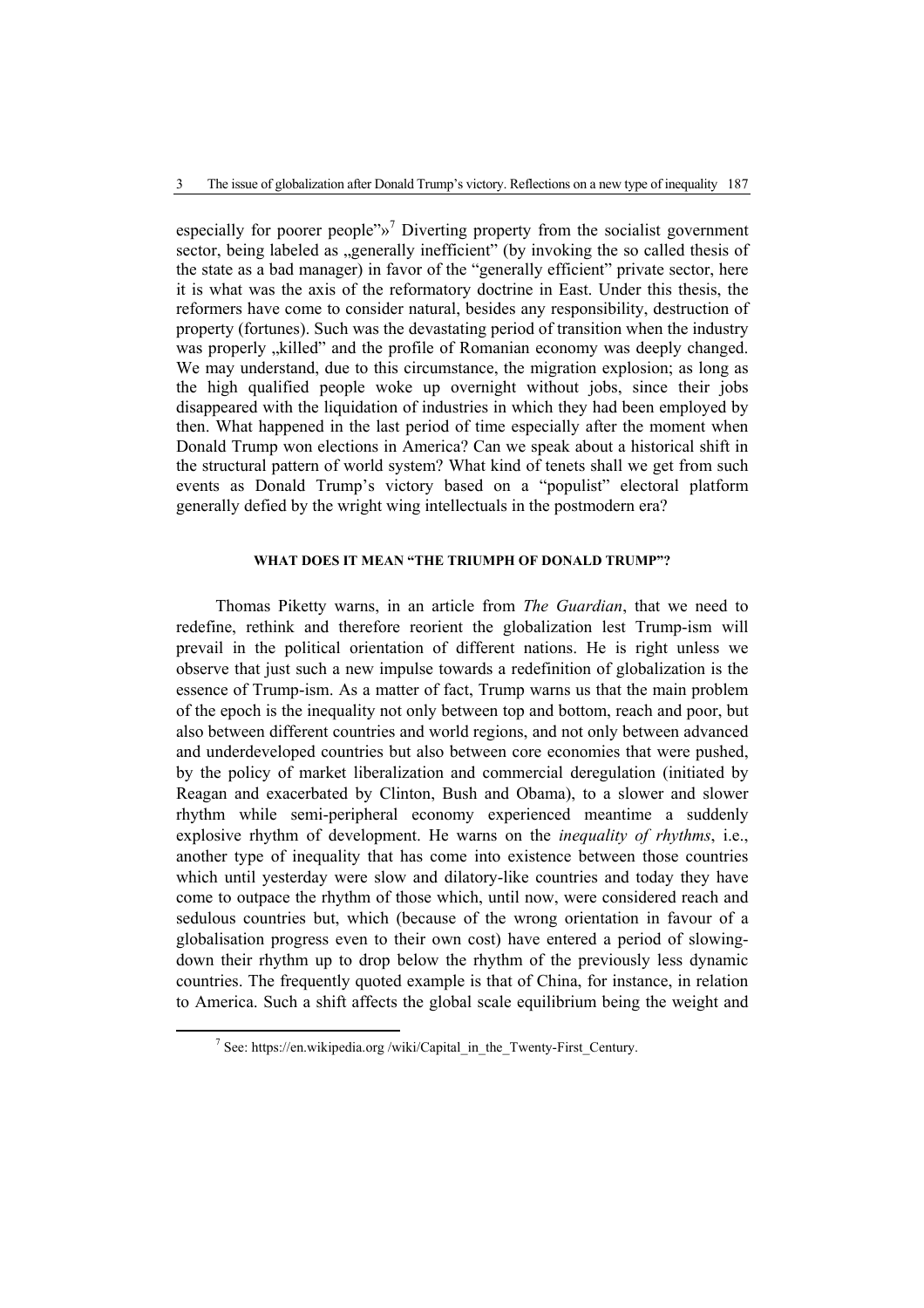188 **Ilie Bădescu** 4

the role of the great economies for the equilibrium of the world system. Thomas Piketty argued in the same direction but he fails by sliding into a globalist utopia: "The main lesson for Europe and the world is clear: as a matter of urgency, globalization must be fundamentally re-oriented. The main challenges of our times are the rise in inequality and global warming. We must therefore implement international treaties enabling us to respond to these challenges and to promote a model for fair and sustainable development".<sup>8</sup> The obstacle in the path to implementation of "international treaties enabling us" to tax the world wealth of the top 1% of the reach people is just the lack of will and interest from the part of the moneyed, propertied people. Who, what corporation or country will freely accept even the "minimum rates of corporation tax and targets for carbon emissions which to be verified and sanctioned<sup> $\frac{1}{2}$ </sup> by an extra-authority so that the inequality should be finally diminished at the global scale? The Trump-ism assumes a new perspective on the way leading to the diminishing of inequality by changing the parameters like the world rate of return on capital and the taxation of wealth on the global scale. Such a new policy leading to change the rapport between rate of return on capital and the rate of economic growth, his doctrine seems to suggest, won't succeed unless we start by reforming and reorienting the domestic policy, i.e., by proceeding from the inside of proper countries not from the inside of the world system itself (as if you were a world government). A great economy as the USA's may influence the dynamic of the world system by changing the relation between the rate of domestic growth and the rate on return to domestic capital. I suggest calling such a new orientation: economic neo-nationalism i.e. a policy and doctrine that results from the second phase of the identity ambivalence in the movement of any entity. Idea is that after the first phase of the economy of scale (when the cost advantages are obtained due to size or scale of operation, and, hence to an expansionary phase in the dynamic of an economy) there, necessarily, will follow a second one, of the increasing the return on national wealth by shrinking the scale of the national policy as to the orientation of economy, i.e., by passing from an expansionary phase to a self-contracting one, from an extraverted, worldcentred orientation, to the nation-centred orientation. Here it is the image of the decaying manufacturing plant in USA, due to market liberalization and commercial deregulation, a phenomenon that led to the triumph of Trump and to the Trump-ism taking off in America and, by side-effects, in the whole world $10^{\circ}$ .

 <sup>8</sup> Ibidem.

<sup>&</sup>lt;sup>9</sup> Ibidem.

 $10$  Retrieved from https://www.theguardian.com/commentisfree/2016/nov/16/globalizationtrump-inequality-thomas-piketty, 28 of april, 2017: Thomas Piketty: *We must rethink globalization or Trumpism will prevail.*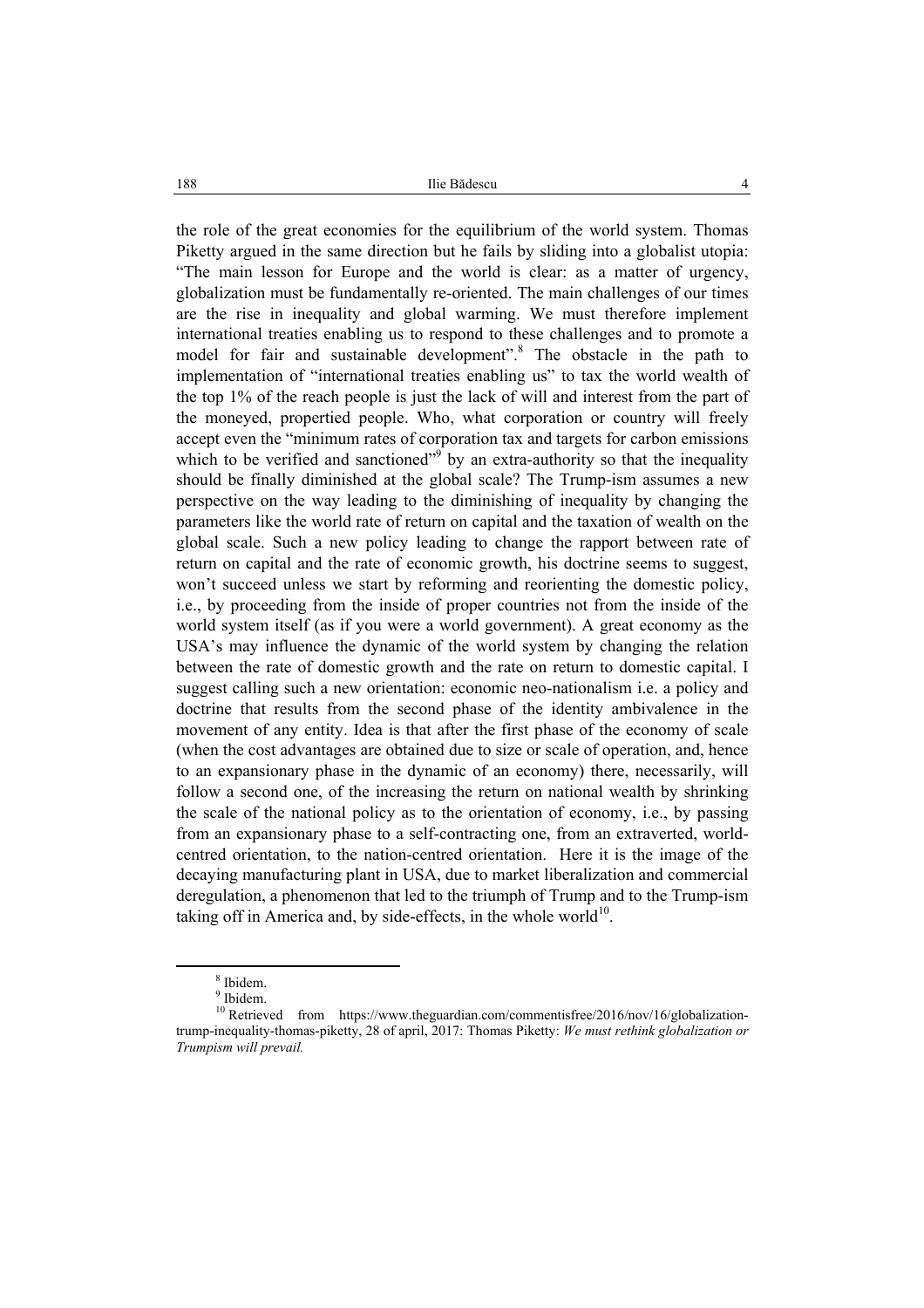

Source: https://www.theguardian.com/commentisfree/2016/nov/16/globalization-trump-inequalitythomas-piketty, 28 of april, 2017: Thomas Piketty: *`We must rethink globalization or Trumpism will prevail.*

The economic thesis is that a world government to make correction of the world system economy by implementing for instance, as Piketty suggests, the taxation on the wealth at the global scale, is a utopia $11$ . But a domestic policy that start by changing the relation between rate of return on domestic capital and the rate of economic growth is not only credible but also unavoidable if we want to prevent a new world economic crisis and even a crash of the world system itself. I used to call such a new order based on this Trump's-like policy the *fourth capitalism*, a notion invoked by C. Bădescu in his book on the welfare regimes<sup>12</sup>. This capitalism is the only one that assures a solution to the welfare regimes' disparity between East and West, South and North. Such a policy as it is the one Trump is promoting (that assumes a new order and a new paradigm to the inequality challenge) is the single resolutely answer to the challenge of a world disorder dominated by chaos, which will strike, like a tsunami, the world economy in the next period. What was the Brexit for the European System is the Trump-ism for the World System, meaning a creative response to an endemic challenge. Thomas Piketty is right when he deplores the old-age type of agreements (like, for instance EU-Canada free trade deal) that do not contain "absolutely no restrictive measures concerning fiscal or climate issues" and which "enable multinationals to sue states under private arbitration courts, bypassing the public tribunals available to one and all"13. An example is the Romania's case of the agreement that allowed to Bechtel Corporation to sue Romania under such private arbitration court and to oblige Romanian government to a heavy ransom of about 2 trillions of US dollars to a company that hasn't even started some earthwork by digging at least a dike.

<sup>&</sup>lt;sup>11</sup> See Romer, Paul (2015). "Mathiness in the Theory of Economic Growth". American *Economic Review. Papers & Proceedings. 105 (5): 89–93.* doi:10.1257/aer.p20151066*.* "According to american economist, P Romer, some researchers use unrealistic assumptions and strained interpretations of their results in order to push an ideological agenda, and use a smokescreen of fancy mathematics to disguise their intentions" (https://en.wikipedia.org/wiki/Mathiness).<br><sup>12</sup> Bădescu, C., *The Epistemological Boundaries of the Welfare Regimes Theory*, fair copy, 2018.<br><sup>13</sup> Thomas Piketty: *We must rethink*